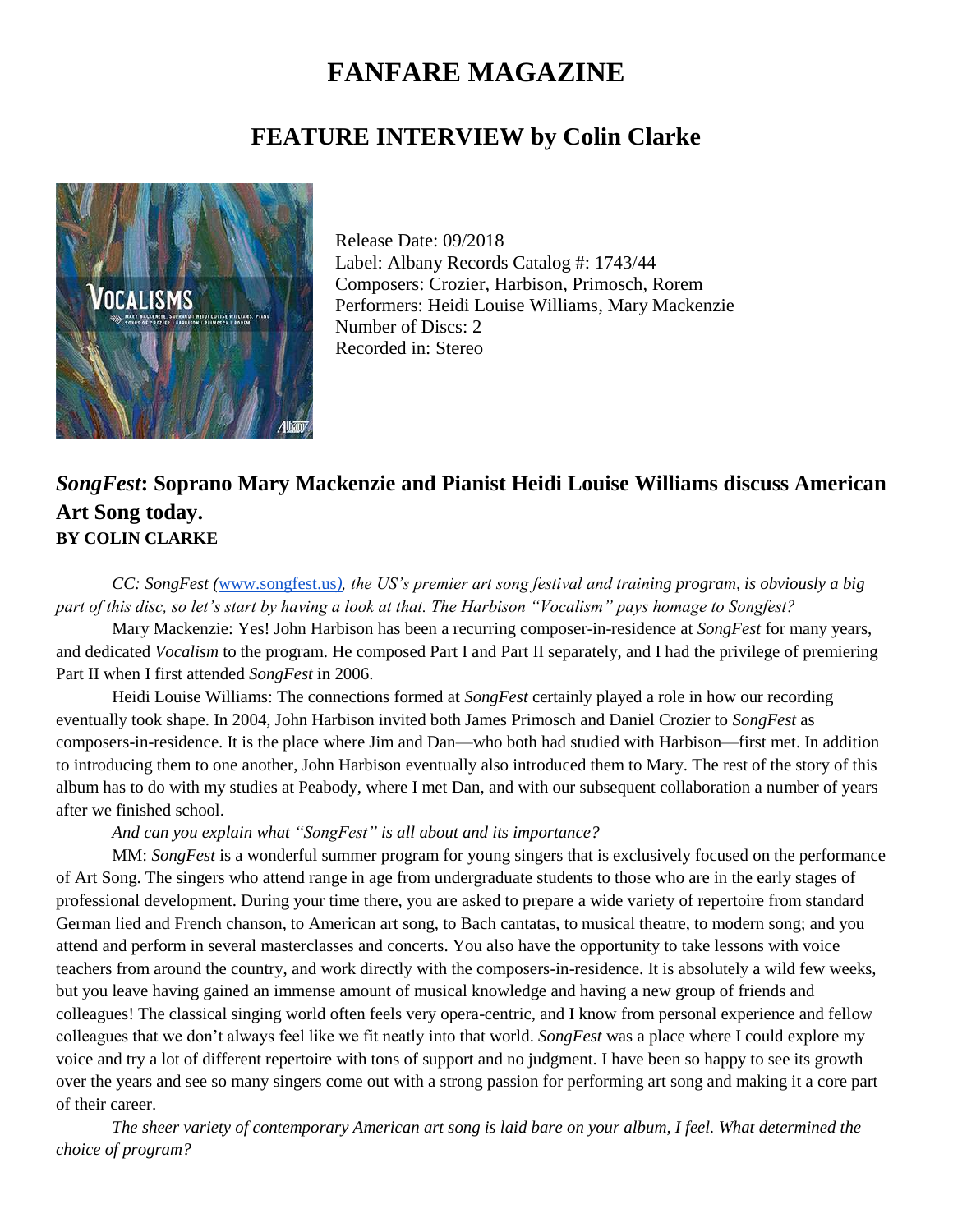HLW: The idea for the album began with Daniel Crozier. I had recently recorded and continue to perform Dan's *Winter Aubade* (2009) for solo piano, which he wrote for me to premiere on my earlier solo album for Albany Records, *Drive American*. Collaborating on this was such an inspiration to both of us that Dan invited me to consider recording a good number of his piano chamber works. This grew into a focus on his songs, leading us to contemplate including a variety of composers from both older and younger generations that Dan, especially, felt connected to—but also, that he felt I would connect with. John Harbison, a very deep influence and mentor to Dan, was immediate; as was Ned Rorem, who for many years has been a mentor-figure in Dan's life. These two composers suggested works of theirs for the album which had not previously been recorded commercially. About a year into the project, I spent some time with Ursula Oppens, who had just premiered John's *Seven Poems of Lorine Niedecker*, and urged me, with Mary, to consider adding this work to the album—which is how this set came to be included. Finally, the strong affinity for text setting, robust scoring, and metaphysical, spiritual themes shared by Dan's friend and colleague James Primosch, also Harbison's former student, made the album complete. It was Jim, John, and Dan who recommended Mary and I to one another. Mary and I, who started out as if on a 'blind date', could not believe the perfect synergy of this music combined with our collaborative relationship, from the very first rehearsal!

What makes the breadth and depth of this album so special, in terms of its diversity, is its representation of great Art Song written by two iconic American composers of the highest stature, known for their mastery of text setting, paired with two highly successful and reputed younger-generation composers who have borne out the many influences of their teachers and mentors, mingled with the strength of their personal convictions as expressed through their own highly individual artistic voices. What emerges from this diversity is at once a palpable dynamism and a unified purpose. In the words of Mozart, "Love is the soul of genius." Mary and I can honestly say that this project has fostered and deepened our mutual respect and love for each other (composers included), and for this great music which embraces so many sources that weave through our country's musical fabric—everything from folk-inspired song to jazz to objectivism to traces of Medieval plainchant, a French-inspired enchantment with harmonic color, counterpoint, traditions of high church, and a sophisticated love for great literature, that spans many centuries up to the present day.

There is one additional aspect which I feel makes this music so compelling in combination. Not only do these four composers share an innate gift and consummate skill for text setting; they also are all superb pianists with a great love for the instrument, able to paint a canvas of texture and timbre on the piano that surrounds the voice with a myriad of sonic environments. Just this aspect alone is stunning to contemplate, and it is important to recognize how significant the role of the piano is to each of these composers. These are collaborative settings to the core. What an honor it has been to perform them!

*Starting at the beginning, Harbison's "Vocalism" is subtitled "A Grand Aria" and is a setting of Whitman. It's a great way to start as it celebrates the sheer power of the voice: Mary, is it as much a joy to sing as it sounds? There's a real feeling of exhilaration about the performance!*

MM: Absolutely! It was quite fun learning the rapid-fire Part I *after* I already knew Part II – which is much more laid back and jazzy. My favorite *Vocalism* memory is a coaching Heidi and I had with John when we were preparing for the recording. As he was giving us notes, he said it should sound like the piano and the voice were "competing." This one word perfectly captured the spirit of how to perform it. The trick is, it's not a competition in terms of volume. It's more a mental game and trying to out-maneuver one another. Trust me, it works. Heidi and I always have a blast performing it that way.

*Also, Heidi, I notice the piano part is very alive in the first, more lyrical in the second. I notice from your biography you have worked with a raft of contemporary, living composers — I take it is from this vibrant interest that this feeling of congruence comes?*

HLW: I have always felt strongly about programming that which I can truly be an advocate for, music which I sincerely love and want to invest in wholeheartedly. For me, this approach always brings about the most compelling performances. A love for new music was instilled in me by my earlier teachers and continued to grow and expand as I studied at the Peabody Conservatory, where I worked with Robert Sirota on his *Jerusalem Psalms* for two pianos and also met Chen Yi who I would later work with, among many other wonderful experiences such as studying the Elliott Carter Cello Sonata with Samuel Sanders. One experience has led to another in this regard; however I do also play much traditional repertoire (solo, concerto and collaborative) with equal zeal—part of this is simply my personality. When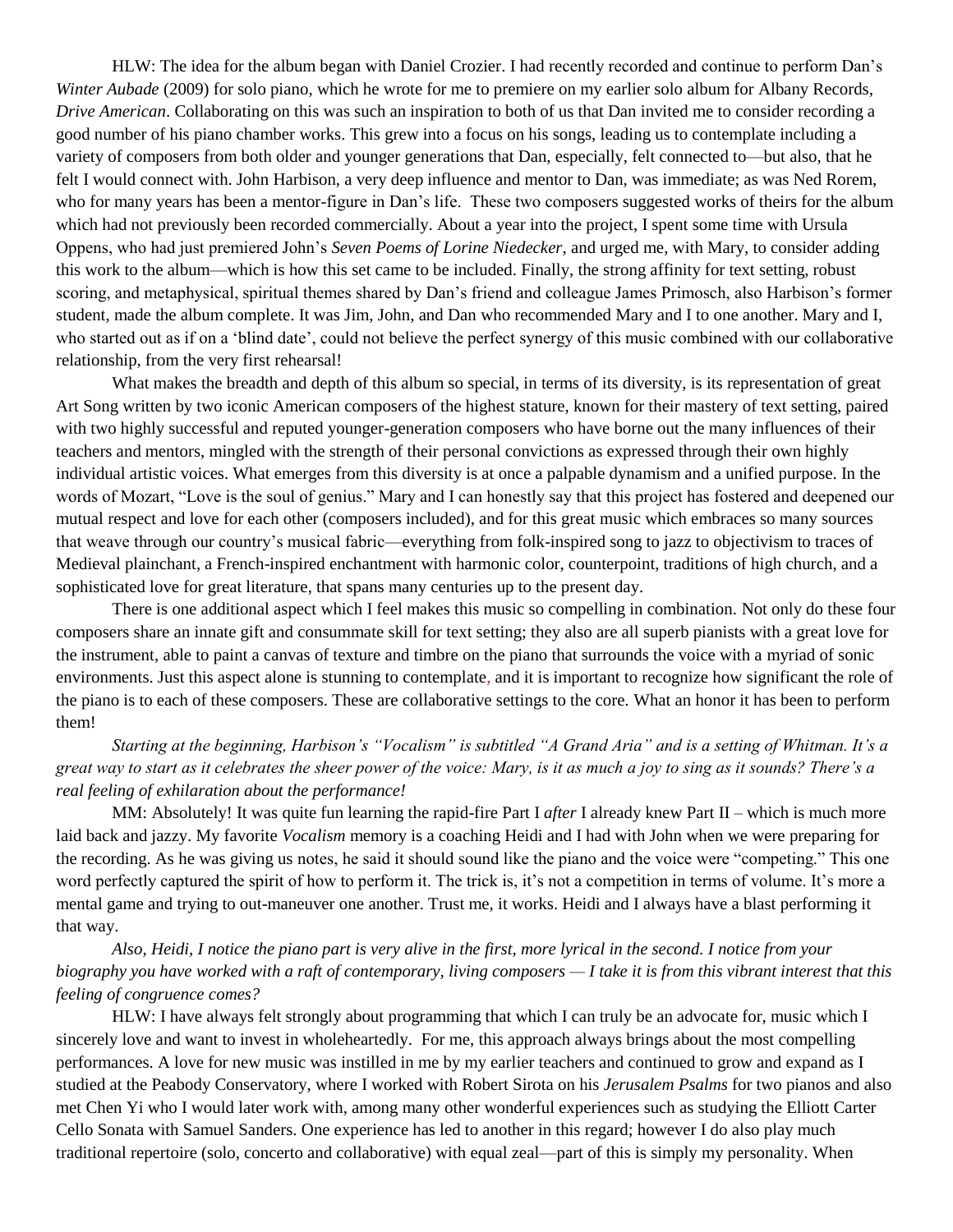approaching this wonderful American music, I can't help but feel that my upbringing has contributed to a deep and abiding love for the musical diversity in this country. My parents, both medical professionals but highly trained amateur musicians, exposed me to everything from live symphony and choral concerts to great organists to jazz, Beatles, Stevie Wonder, Scottish bagpipes, great hymns and music of the church, among many other types of music, with equal enthusiasm. I have many relatives in this country and abroad who are involved in music of all kinds, so for me, the vibrancy is genuine, it is in my blood.

*Also Heidi you deal with the technical challenges of the fourth of Crozier's Dickinson Poems with great zeal these parts aren't easy, are they?!*

HLW: Indeed the virtuosity required by the music on this album is of the highest order, and in every direction from control of voicing, nuance, color and direction, to the athletic brilliance needed for many passages. Of course this demand is also true for the voice. I believe in part it is because I am equally devoted to performing solo repertoire that Dan Crozier felt I could be a good fit for this project, since the technical demands for the pianist are often just as great here as for any piano solo work, of any period. When learning Crozier's *Four Poems of Emily Dickinson*, I found I needed to work with equal diligence on each of these songs, in different ways, to achieve the layers of sound, pedalling, and fluidity required. Thankfully, Dan is such a fine pianist who also knows my hands and my strengths so incredibly, and he wrote these in such a way that fits my playing and personality. I do remember, along the way, sending him pictures of fingerings I was particularly proud of finding, as I worked on these! While these parts are the some of the most demanding of any on the album, they also were immensely satisfying to grow into, because of the depth, richness, and profound integrity of Crozier's writing.

*Interesting how Harbison's "Seven Poems of Lorine Niedecker" seems to enter a different world, more elusive, and this contrast is perfectly delivered by the pair of you. The fourth poem ("And what you liked/or did - /no matter") seems the perfect exemplar of this.*

Mary: Heidi and I were thrilled that Ursula Oppens suggested we include this new cycle on *Vocalisms*. We had already started selecting the other music, which overall is lush, lyrical, and romantic. We love the compact and sparse quality of this cycle, and the challenges presented when both the voice and piano are so exposed.

*I'm now officially fascinated with the music of James Primosch! The song "Waltzing the Spheres" is a simply beautiful setting of Susan Scott Thompson, a poem that predates but prefigures the event of that fateful day, 9/11. Immediately there's a sense of interiorization, and some lovely quasi-improvisatory piano passages. Can you tell me something of your association with his music? And have you worked with the composer? Mary, as you've worked with Primosch, can you give some background to his music?*

MM: After meeting John Harbison at *SongFest*, he invited me to sing at the Token Creek Music Festival in Wisconsin—where I'm originally from—and it was there that I met James Primosch when his *Three Sacred Songs* were programmed. Thus began the long relationship with both John and Jim that I am incredibly thankful for.

I was raised in the Catholic church, and the tunes in the *Three Sacred Songs* were ones that I knew from my years leading music at mass. Even when I began to learn selections from *Holy the Firm* years ago*,* Jim's music always resonated with me, because it had such a strong spiritual character—even when he was setting secular poetry. I have a personal musical mission with every performance to help the audience feel something greater than themselves—and if Jim's music makes me feel something greater than me—I know I can be a good messenger.

HLW: Yes indeed, we worked with each composer on all of their repertoire this album contains. Mary has worked closely with Jim Primosch on many other projects; it was my honor to meet and learn from him as we worked through this repertoire. I have since also learned and performed his *Three Sacred Songs* and his chamber work with voice, *Dark the Star*.

*The Three Folk Hymns have a pure American charm to them yet include Primosch's character. Mary, you deliver the vocal line with such a feeling of innocence. Again, it is resonance to the performance that is most compelling. How do you approach a piece such as this which references your own heritages?*

MM: The *Three Folk Hymns* are sort of companion pieces to the *Three Sacred Songs.* The three hymns were also tunes that I grew up singing in church quite a bit, but Jim's versions were like the musical equivalent of an illuminated manuscript—vibrant, detailed, breathtaking. *How Can I Keep From Singing?* is already one of my favorite songs, as it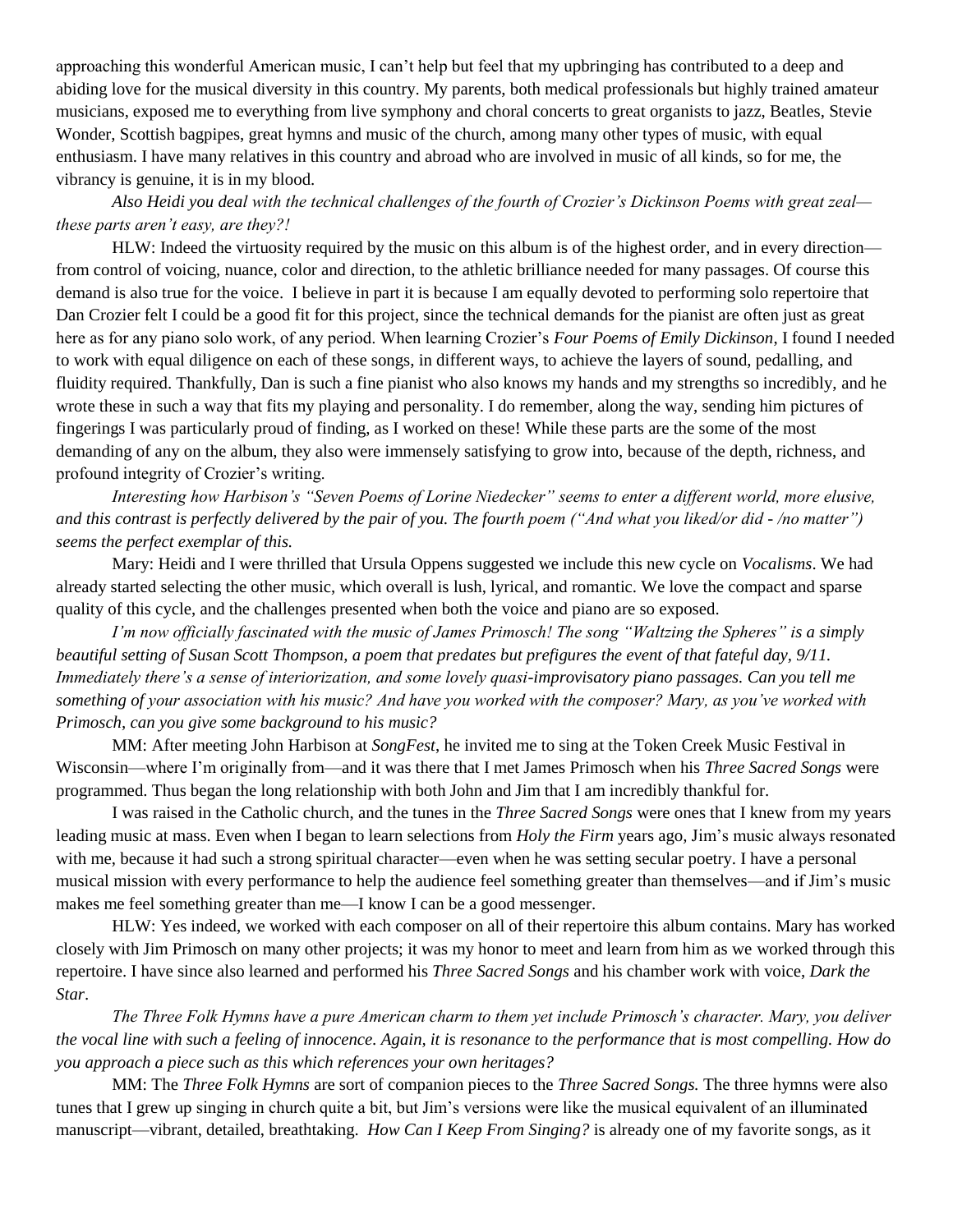hits close to home in the sense that singing has carried me through tough times in my life, and Jim's version allows me to feel and express that more profoundly.

HLW: I have cherished memories my Arkansas-raised grandmother, part Dutch and part Cherokee, humming folk hymns and wonderful African-American spirituals with infectious exuberance, as she worked in the kitchen or in the garden. I also grew up in the church, and was exposed to many hymns in diverse settings—both formal and spontaneous. Personally, I know I bring my own life experiences and love for hymns instilled in me as a child when approaching this music, combining these with my classically trained skills which are necessary to play Jim's difficult arrangements. A true combination of heart and head goes into these.

*Heidi, that filigree in the second "Folk Hymn" is remarkable. Is it as much of a joy to play as it is to experience as a listener?*

HLW: Absolutely, it is a joy to play, and beautifully pianistic! When Mary and I first coached this song with Jim, I had added generous pedal resonance to this passage creating a rather sensuous, Debussian sound, much like many passages I had recorded in *Holy the Firm*. Jim told me he was nearly 'seduced' by this approach, but then confessed that this was not his original conception. What he imagined was a more sparkling and pure texture, in the style of a chorale prelude, the 'Celtic, fairy-like' piano figuration dancing around the purity of Mary's vocal line. I was so grateful for this insight which transformed my own concept and interpretation.

*The third of the "Folk Hymns" seems to probe deeper waters …*

MM: *Wondrous Love* is already an unusual hymn, being in Dorian mode. It's an incredibly haunting melody, but often played quite squarely in church without taking the time to think about the text. The idea that Christ died for the sins of mankind is such an expansive concept to communicate, and in Jim's version, the time to explain and feel the meaning of the text is built in.

*Talking of texts, the genesis of "Shadow Memory" is remarkable—the last paragraph of a preface by Susan Orlean for a volume of photos on a Victorian botanical journal and yet in Primosch's setting it takes on unutterable poignancy. This strikes me as one of the many miracles of Lied as a genre …*

MM: Indeed! Your readers may be familiar with Susan Orlean as the author of *The Orchid Thief* and as a writer for *The New Yorker*. As an artist, you are always delighted to find inspiration in unexpected places, and this is one of those instances. The *Shadow Memory* text just begs to be sung, and fits perfectly with Jim's compositional language. The song has an Impressionist spirit to it*—*and the picture it paints is both vivid and fleeting.

*Daniel Crozier's cycle "Songs for the Walters"—could you give a background to this piece? You perform two of the pieces that were originally performed in a particular art space and were inspired by those paintings, right?*

HLW: "History's Lamb" and "Byzantium" on texts by Craig A. Bannister, come from a set of songs written on a commission that united a group of poets with a group of composers to create pieces based on the collection of the Walters Art Museum, which sits directly across the street from the Peabody Conservatory in Baltimore. The poems were written concerning specific works in the gallery to be set by the composers, which were then premiered on a concert in the gallery space. "History's Lamb" was inspired by a very moving Baroque painting by the exceptional, rare woman artist of the time, Josefa de Ayala. This work was of special interest to Dan, who remains fascinated by the Spanish Baroque generally (see his opera, *With Blood, With Ink*), and its painting in particular, for the sharp contrasts of light and dark (chiaroscuro), and what he calls an "almost operatic emotional intensity," that suits his own expression ideally. "Byzantium" celebrates a collection of Byzantine household artifacts of an everyday sort such as kitchen-ware and simple decorative ornaments. The rhythmic and contrapuntal energy are expressed in both the voice and piano parts; I get a particular kick out of those dazzling trills Dan wrote for the piano, which highlight the humor of once every-day household gadgets now behind glass on display as rarified, sparkling treasures.

#### *Can you tell us more about Crozier's Dickinson set?*

HLW: According to Dan Crozier, "It can't be summer—that got through" was completed in 2013 for another Wisconsin soprano, Julia Foster, along with another *SongFest* pianist, Susan Gaeddert. Dan said that he had always loved, but always resisted setting the poetry of Emily Dickinson because the austerity of her verse seemed to make the idea of adding music somehow intrusive, and that Aaron Copland and a few others had already negotiated that issue brilliantly. When Julia Foster, a teaching colleague at the time, asked if he had any songs for an all-Dickinson recital, he decided to give it a try. Once he felt free to attempt something entirely different than Copland had, the setting went very well. In fact,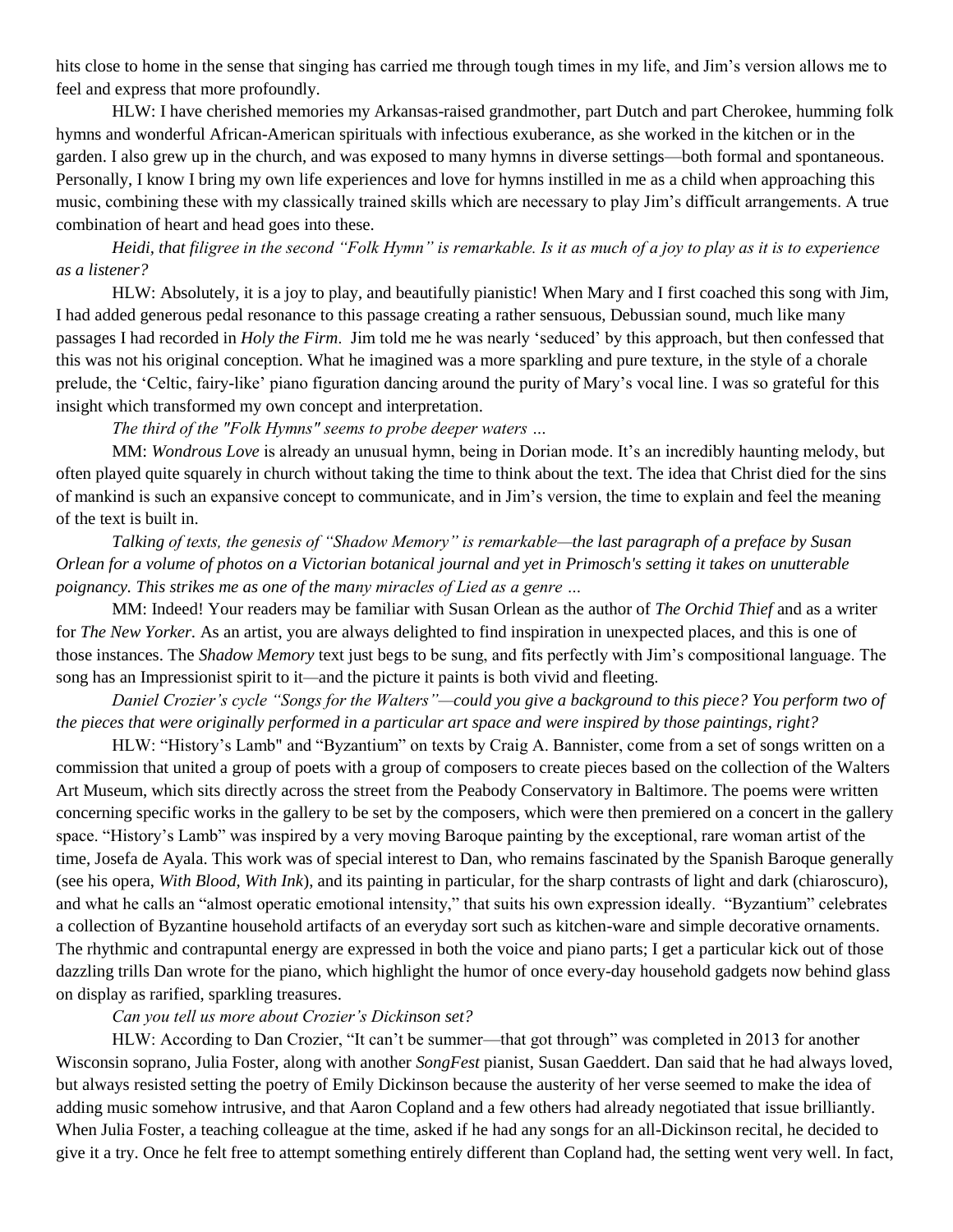it went so well that he made an additional three settings in 2014. The songs seek opulence rather than austerity, as evidenced by their vocal melismas and expansive, virtuosic piano textures. They explore the psychological states engendered by Dickinson's brief but profound texts, often the half-tints or transitional territory between more discreet emotions. There is also a good deal of direct text painting of the poems' images, most obviously the birds in the first and last songs, but also others: the storm and sea in the first song, the far-flung activities of the angels and desert heat in the second song, and the approaching winter and the fall sunset in the last song. These are extraordinary settings, extravagantly written for both voice and piano—what I call 'hard core' beauty. Even a casual listener will experience this beauty to a limited extent; but for those who really enter in and digest the meaning of both music and text, the beauty just keeps on multiplying. While slender in length, their cumulative power is epic in quite another dimension. We chose this set to conclude the first disc for this reason.

*Crozier's sense of sensitivity comes across again in the songs on the second disc, with an almost Impressionistic piano part in "The Rainbow Comes and Goes". Heidi, in another Fanfare interview (around your disc "Drive American": Fanfare 35:4) you say you have a connection to Daniel Crozier from Peabody—could you elaborate?* 

HLW: I first met Dan when I was still in my undergraduate years and he was pursuing graduate work. He already had many awards and I was quite in awe of him, never imagining that we would one day collaborate professionally. Pianists were many of Dan's closest friends during those school years, many of whom were members of the studio of my teacher, Ann Schein. Dan remembers a story I related to him about the pianist Arthur Rubinstein (one of Ann Schein's teachers) during those Peabody days. Rubinstein, when criticized by young composers of the 1960's for not playing new music, responded by detailing premiere performances of music by Stravinsky, Poulenc, Villa-Lobos, Szymanowski, and many others that he had given. Then he said to those young composers, "Find your own heroes." I am humbled to know that Dan now considers me one of his most important and enthusiastic heroes. But he is just as much a hero to me. I believe this is what has made our work together so special.

*Regarding the Rorem, I see you perform the last six of his 19 songs that comprise "Another Sleep," music of unutterable tenderness. You portray the starkness of "The Suicide" viscerally; contrast the beauty of "Death Stands above me". Rorem's output deserves greater currency, despite the high-profile efforts of such as Susan Graham (on an Erato single-composer disc) so it's amazing you are including this. The settings sound so grateful for the voice and the piano—what attracts you to this music?*

HLW: While Dan Crozier never studied with Ned Rorem, he was acquainted with him in the context of an annual summer music festival in Massachusetts from a young age. Dan says that he was intimidated by the much older, highly successful artist in those early years, but always fascinated by Rorem's music and his ideas about what it means to be a professional composer. Over the years they developed a regular and lively musical dialogue in the context of that festival. This led us to include these songs, which Rorem asked for, as they had not yet been commercially recorded. Rorem has written many stunningly beautiful things for the piano, solos and instrumental chamber works, so it brought us special joy to include these songs and to coach them with him in person in New York City. In some ways, the leaner textures demand even more sensitivity to shadings, nuance and pacing. Personally, I find his economy of means and its directness especially remarkable. Everything in Rorem's music, including the tune, serves the text—nothing is superfluous or overly sentimentalized. This actually reminds me of great French composers such as Ravel or Poulenc, the latter of whom Rorem knew well as friend and colleague.

MM: We were surprised that *Another Sleep* had never been commercially recorded. It's an incredibly moving memorial to Rorem's partner, Jim Holmes. The theme of death and the afterlife is certainly more present on the second disc of *Vocalisms*. Rorem's approach is much more matter-of-fact, bitter, resigned. Even the final song—*The Waves*—is deceptively melancholy. The piano is so soothing and peaceful; it's easy to let it envelop you. But the text is actually about that one last fight against death's pull. It's overwhelmingly emotional to perform a work that reflects a tragic personal experience of another human being, but I am so grateful that it is part of this recording.

*We end on a tender and spiritual note, that of Primosch's cycle "Holy the Firm". This is a selection of texts from various authors—could you elaborate a little on the poetry set in this cycle and how they spoke to you*

MM: I learned this cycle over the course of a few years, starting with *'…that passeth all understanding,' Every Day is a God,* and *Cinder*. During and after graduate school, I was struggling with my own spiritual journey and feeling very boxed in. I didn't know what I wanted, but I knew I wanted something more—a deeper connection with something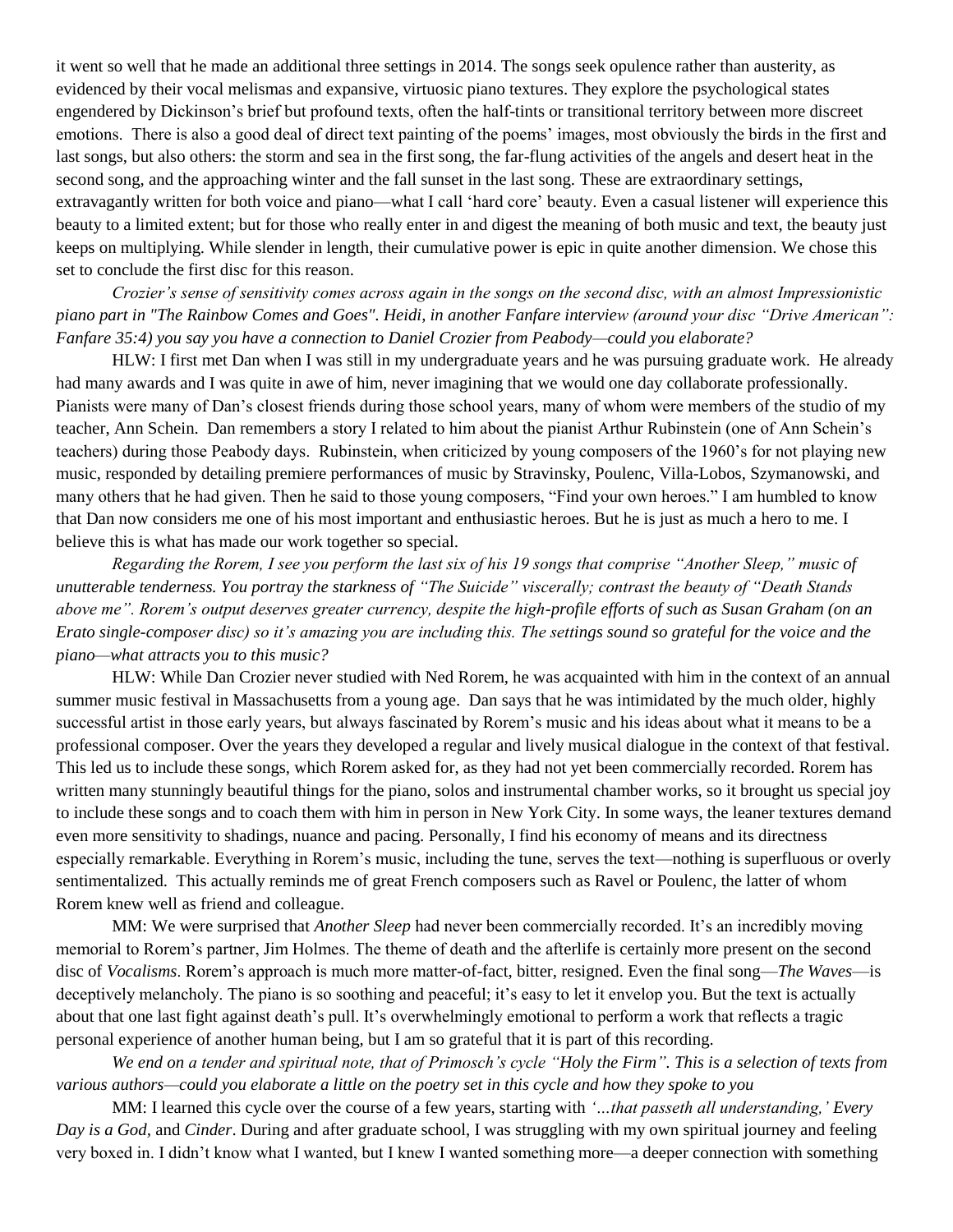greater than myself. The poems by Denise Levertov, Annie Dillard and Susan Stewart spoke directly to what I so desperately wanted to experience and express at that time, and honestly, helped guide me to a better place.

I learned the *Ladder of Divine Ascent* and *Deathbeds* a few years later when I was preparing to perform the cycle in its entirety. In retrospect, it was good that I had waited. Those two songs depict more personal struggles with spirituality and death and take more emotional strength (and in the case of *Deathbeds*, physical strength) to sing.

*Holy the Firm* is simultaneously the most satisfying and most intimidating cycle I have ever sung. I love the journey it takes me on, and it's a piece that will continue to grow with me in years to come.

Additionally, I am incredibly proud of the partnership Heidi and I shared making this album. The repertoire on *Vocalisms* not only requires a pianist with vast technical proficiency, but one who is a true collaborator. It was a joy for me and Heidi to create these soundscapes, and the recording captured them beautifully.

HLW: Mary's very personal response to this question is perhaps the most poignant way to describe how these texts have impacted us, and how they impact the listener. The sheer empathy that is communicated through them empathy with human experience and longing that, in the words of another great author, C.S. Lewis, 'the poets and the mythologies know…we do not want merely to see beauty…we want something else which can hardly be put into words to be united with the beauty we see, to pass into it, to receive it into ourselves, to bathe in it, to become part of it…' (excerpted from *The Weight of Glory*)—this empathy is what drives the music-making to the most profound levels of expression. I am deeply impressed by Jim's choice of texts; he consistently selects those which identify unflinchingly with the depth of human experience and elicit musical settings which reach straight to the heart, disarming all pretense.

Perhaps this is a good place to add how satisfying it has been for Mary and I to come up with a program order for this album. Many of the connections are inspired by the texts, and may only surface on subsequent hearings. The program begins with the power of words, as expressed in *Vocalism*—and we end with famous last words of those entering a realm beyond this life, in *Deathbeds* from *Holy the Firm*. The idea of leaving the earth is introduced in the second selection on the album, *Waltzing the Spheres*—and later is echoed by the *Three Folk Hymns*, another expression of the search for beauty and for something (or someone) greater than oneself. The final folk hymn, *Wondrous Love*, finds its counterpart in *History's Lamb* which follows—another personal contemplation of Christ's ultimate sacrifice—while the tongue-in-cheek *Byzantium* rubs shoulders with a much more serious take on what happens to our memories and recorded experiences in *Shadow Memory*. The *Four Dickinson Poems* again touch the metaphysical and deeply human side of empathy, the unabashed experience of human love expressed in *Song: Summer for Thee*, and finally, bring us to a journey past this life as symbolized in the seasons of Summer moving through Fall into Winter, a symbol of death, in *It Can't be Summer*. This foreshadows the devastating experience Rorem's songs in *Another Sleep* express, communicating, through his own personal loss of someone beloved, a profound sense of hopelessness, despair, emptiness, and bitter defiance. *The Rainbow*, an ancient symbol of redemption, crosses this divide into a renewed journey of hope, which itself is echoed in *After-Song* ("*Through Love to Light"*) and *The Fire of a Wild White Sun*. This brings us to the climax of the album, the spectacular, personal journey of *Holy the Firm*. Mary and I had come up with our own drafts of what we felt the final program order should be for this album, and were amazed to find that on our own we had chosen exactly the same ordering. A true synergy from start to finish.

*I'm interested in both of your journeys as to how you got to where you are, musically? Could you both (individually, obviously) perhaps trace your musical histories? I'm sure our readers would appreciate the odd tale or two; I'd also be fascinated not just in a list of teachers and influences but which teachers cast the longest shadows and why? If you were to name one major influence on your musical life (teacher or not), who would they be?*

HLW: I started piano lessons at age four, and was very fortunate to always have excellent teachers. At age eleven I auditioned and was accepted into the studio of Ms. Nellie Tholen, who was widely known throughout the Northwest U.S. and beyond. Born in 1903, she knew Ravel, Rachmaninoff, Bartók and many other luminaries. On one of the walls of her waiting room was a plaque which read, 'Toil is the price of excellence.' She taught me the joy of hard work, and the rewards of smart work. I finished out my pre-college years with this teacher, winning numerous prizes and honors throughout the Northwest U.S. She is hugely responsible for my decision to pursue music professionally.

I studied with William Phemister at Wheaton College in Chicago, IL in my early undergraduate years. It was Dr. Phemister, a former student of Leon Fleisher, who introduced me to wonderful American works by Ned Rorem, Charles Ives, and Samuel Barber. I learned and performed the Barber piano concerto during these years. He inspired and enabled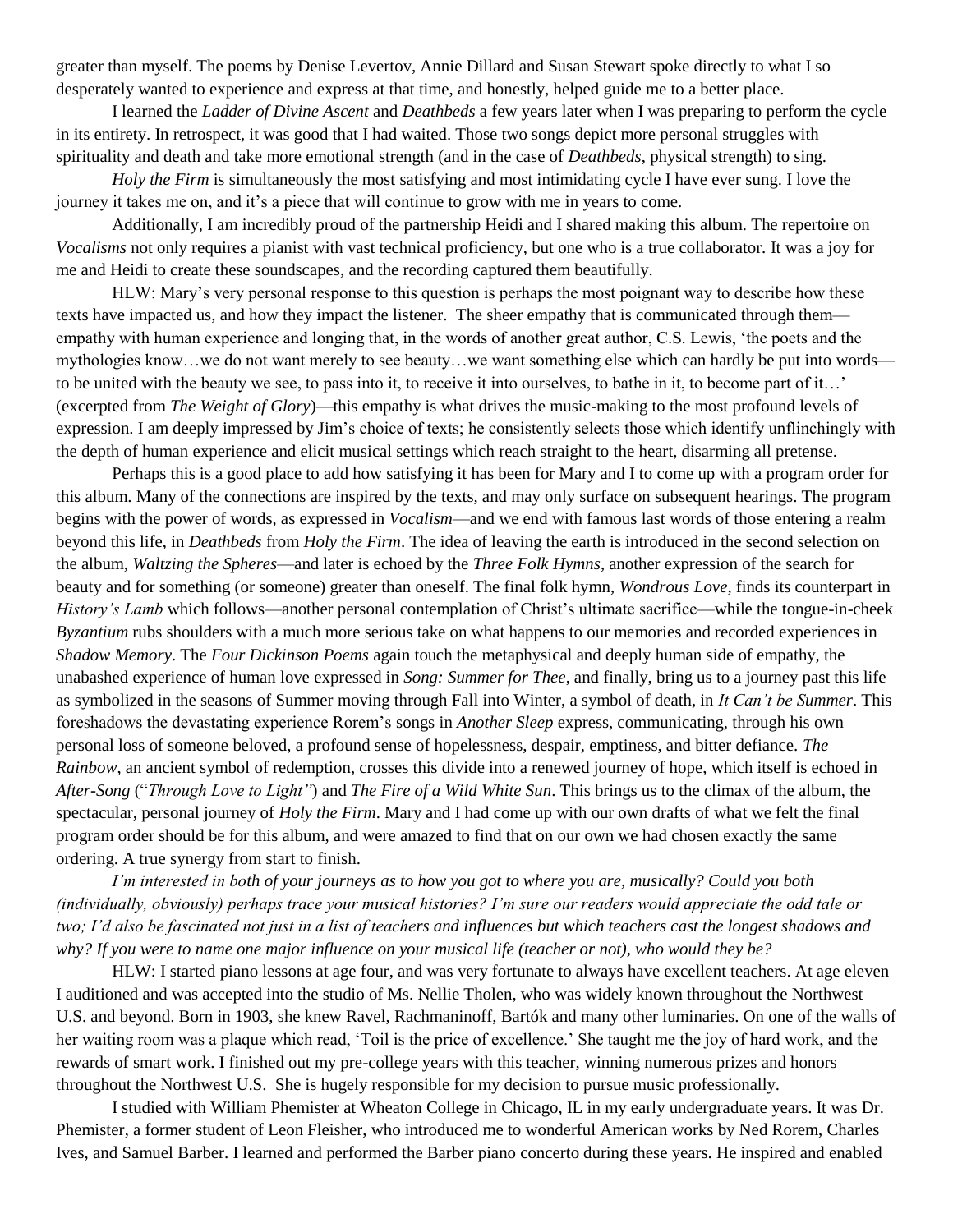me to develop my love for American music. I met Ann Schein during a summer spent in Aspen; the first piece I played for her was Ravel's *Scarbo*. Incidentally, that same summer I was studying various works of Cage, Crumb's *Vox Balaenae*, and even performed an ensemble work for bowed piano, by composer-in-residence Steven Scott. The following year I transferred to Peabody Conservatory, where I would study with Ms. Schein for the next eight years to complete three degrees. Ms. Schein continued to foster my work with American music, and contemporary music—new works by Rzewski and Bolcom, Messiaen, Berg, Carter, Antheil, and others. I eventually played all of Samuel Barber's solo piano works as well as his cello sonata, and devoted my DMA document to the subject of Barber's piano music. I also coached chamber music intensively with several amazing coaches during those years—Earl Carlyss, Samuel Sanders, and Robert McDonald, among others—and won a number of prizes in collaborative contexts. All of these mentors influenced me deeply, and shaped me into the artist I have become today.

If I had to name one that has cast the longest shadow in my life, it would be Ann Schein. She herself has worked with many great American composers, among them Ned Rorem, Elliott Carter, and John Patitucci; I also will never forget the stunning performance she gave with Peabody colleagues and Phyllis Bryn-Julson, of Schoenberg's *Pierrot Lunair*e. Ann Schein was, and is, a mentor to me in the truest sense of the word. She drew out each student's unique voice and gifts while also instilling into them the timeless principles of great music-making. She always encouraged us to delve into as much chamber music as we could handle, beyond our solo work. Ann Schein liberated my technique, my confidence, and my zeal for music-making in a way that few teachers can, and has been a constant support and confidant to the present day. I'm forever grateful to and for her.

Perhaps one of my favorite stories describing what I learned from Ann Schein comes from a few years ago, when she and her husband, the great violinist Earl Carlyss came to Florida State University, where I presently teach, for an artist residency. I had come to fetch her from a practice session to take her to lunch, and she had been working on Respighi's monumental B minor violin sonata, a piece she has performed numerous times, her music so marked and worn it was practically only legible to her. As I met her gaze she had an almost child-like amazement on her face; she told me that during that practice she had just discovered new harmonies and contrapuntal lines she had never heard before and had decided to re-voice and change her pedalling that night at the concert to bring out her new discoveries. I thought to myself, what profound inspiration! This is the artist I want and need to be: never ceasing to learn, to grow, to reach new heights, to share something new, even in a performance.

MM: I was born into a musical family in Wisconsin. My mother is a professional clarinettist in Madison, my father played trombone as a hobby, my sister is a professional harpist. My grandfather continues to play trumpet to this day at 89 years young! Growing up I went to concerts constantly since my family members were always playing somewhere: the symphony, the opera, chamber music concerts, band concerts in the park ... you name it. I began violin lessons at the age of four, and voice lessons later at 14.

I was fortunate to have private teachers in my younger years who were very demanding but extremely caring: on violin, Miriam Schneider and Vartan Manoogian (University of Wisconsin-Madison); for voice, Bettina Björksten (University of Wisconsin-Madison). Miriam instilled discipline in how I approached learning and practicing, and that prepared me for my studies with Vartan and Bettina, who would never have let anything slide. (Both Vartan and Bettina had excellent reputations as teachers—but they also weren't shy to throw unprepared students out of lessons. As a high schooler I was appropriately intimidated by that prospect.) My lessons with Vartan and Bettina were collaborative: as long as I was prepared, we were able to troubleshoot together, with the aim of making the best music possible. To have this kind of relationship with your teachers at such an early age is rare, and it set me up to know what I wanted out of a student/teacher relationship throughout my career.

I attended the Cleveland Institute of Music for my undergraduate work and studied with Beverley Rinaldi. Beverley was an excellent technician with a huge heart and was a great teacher for young singers. The training at CIM was quite extensive, but if you embraced every challenge, you left school prepared for anything. Aside from my studies with Beverley, I am so thankful for my extensive music theory training with Richard Nelson, and eurhythmics with David Brown.

My relationship with new music also started at CIM. A classmate of mine, Dan Visconti, had written a piece for soprano and orchestra, and had heard I could learn anything. This was the very first piece of "new music" I learned, and I